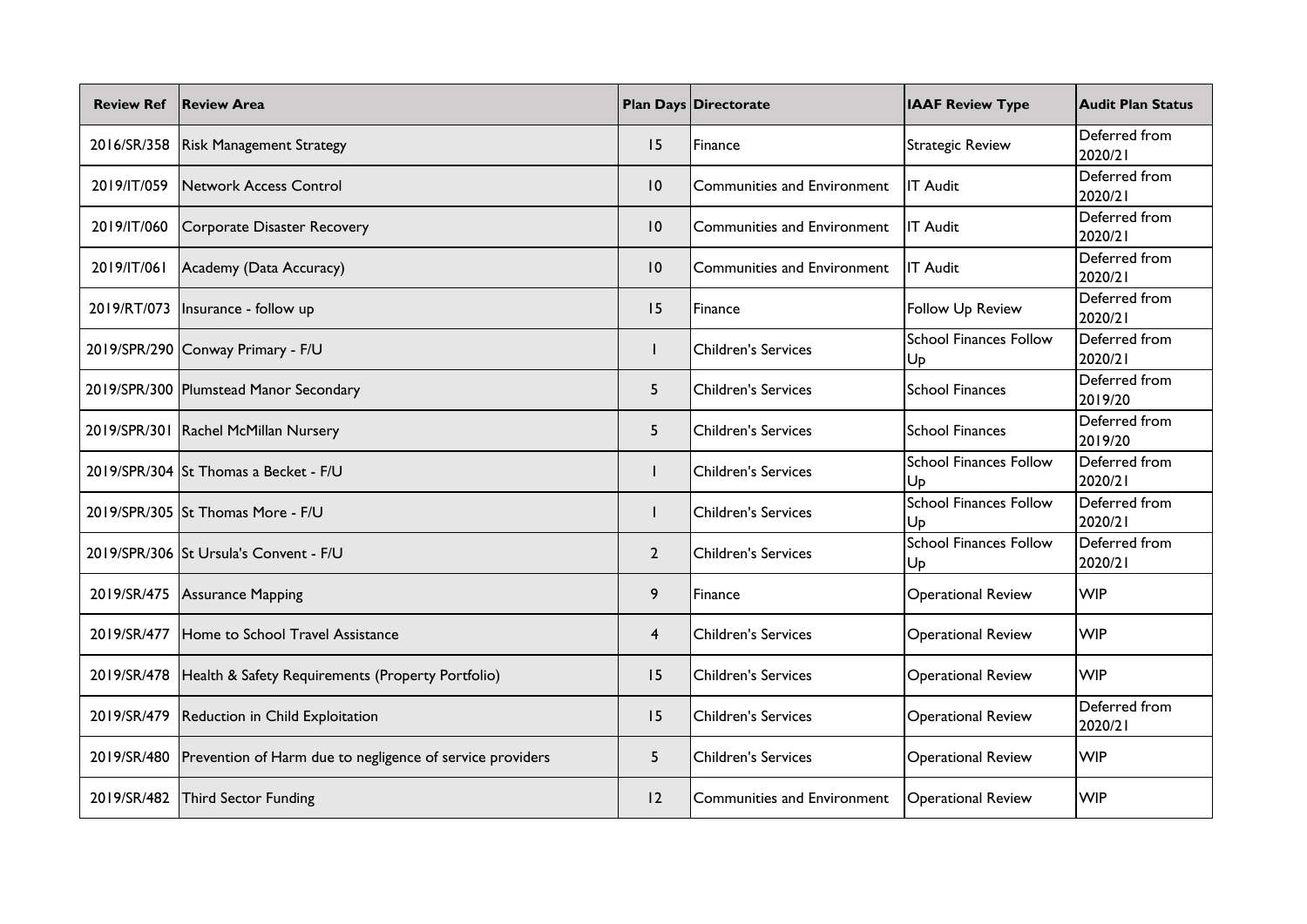| <b>Review Ref</b> | <b>Review Area</b>                                                                                           |                | <b>Plan Days Directorate</b>     | <b>IAAF Review Type</b>   | <b>Audit Plan Status</b> |
|-------------------|--------------------------------------------------------------------------------------------------------------|----------------|----------------------------------|---------------------------|--------------------------|
| 2019/SR/485       | Telecare                                                                                                     | 9              | Communities and Environment      | <b>Operational Review</b> | Deferred from<br>2020/21 |
| 2019/SR/490       | Building Control, including collection of income                                                             | 15             | DRES                             | <b>Operational Review</b> | <b>WIP</b>               |
| 2019/SR/495       | Street Lighting Service - service resilience and asset data management                                       | 10             | <b>DRES</b>                      | <b>Operational Review</b> | Deferred from<br>2020/21 |
| 2020/AI/071       | P2P payment system - assurance on adequacy of systems and controls                                           | 5              | Finance                          | Advice and Information    | Deferred from<br>2020/21 |
| 2020/AI/072       | Scheme of Delegation - assurance on adequacy of systems and controls                                         | 5 <sup>5</sup> | Finance                          | Advice and Information    | Deferred from<br>2020/21 |
| 2020/IT/063       | "Business As Usual" Control - Assurance on how ICT projects labelled<br>as Business as Ususal are controlled | 10             | Communities and Environment      | <b>IT Audit</b>           | Deferred from<br>2020/21 |
| 2020/RT/075       | Internal Charging Arrangements follow up - limited assurance at previol                                      | 15             | Finance                          | Follow Up Review          | Deferred from<br>2020/21 |
|                   | 2020/RT/076   Financial Protection and Appointeeship - Follow Up                                             | 15             | <b>Health and Adult Services</b> | Follow Up Review          | Deferred from<br>2020/21 |
| 2020/RT/077       | CCG Recharge Arrangements - Follow Up                                                                        | 10             | <b>Health and Adult Services</b> | Follow Up Review          | Deferred from<br>2020/21 |
|                   | 2020/RT/078   AM Pay Banding - Follow Up                                                                     | 15             | Housing and Safer Communities    | Follow Up Review          | <b>WIP</b>               |
| 2020/RT/079       | Vehicle Usage and Fuel Consumption - follow up                                                               | 10             | Housing and Safer Communities    | <b>Follow Up Review</b>   | Deferred from<br>2020/21 |
| 2020/RT/080       | Event Management - limited assurance at previous review                                                      | 5              | Communities and Environment      | Follow Up Review          | Deferred from<br>2020/21 |
| 2020/RT/081       | CMDB - Control of ICT Inventory                                                                              | 15             | Communities and Environment      | Follow Up Review          | Deferred from<br>2020/21 |
|                   | 2020/SPR/311 Alexander McLeod Primary                                                                        | 5              | <b>Children's Services</b>       | <b>School Finances</b>    | Deferred from<br>2020/21 |
|                   | 2020/SPR/312 Bannockburn Primary                                                                             | 5              | Children's Services              | <b>School Finances</b>    | Deferred from<br>2020/21 |
|                   | 2020/SPR/313 Cardwell Primary                                                                                | 5              | <b>Children's Services</b>       | <b>School Finances</b>    | Deferred from<br>2020/21 |
|                   | 2020/SPR/314 Cherry Orchard Primary                                                                          | 5              | Children's Services              | <b>School Finances</b>    | Deferred from<br>2020/21 |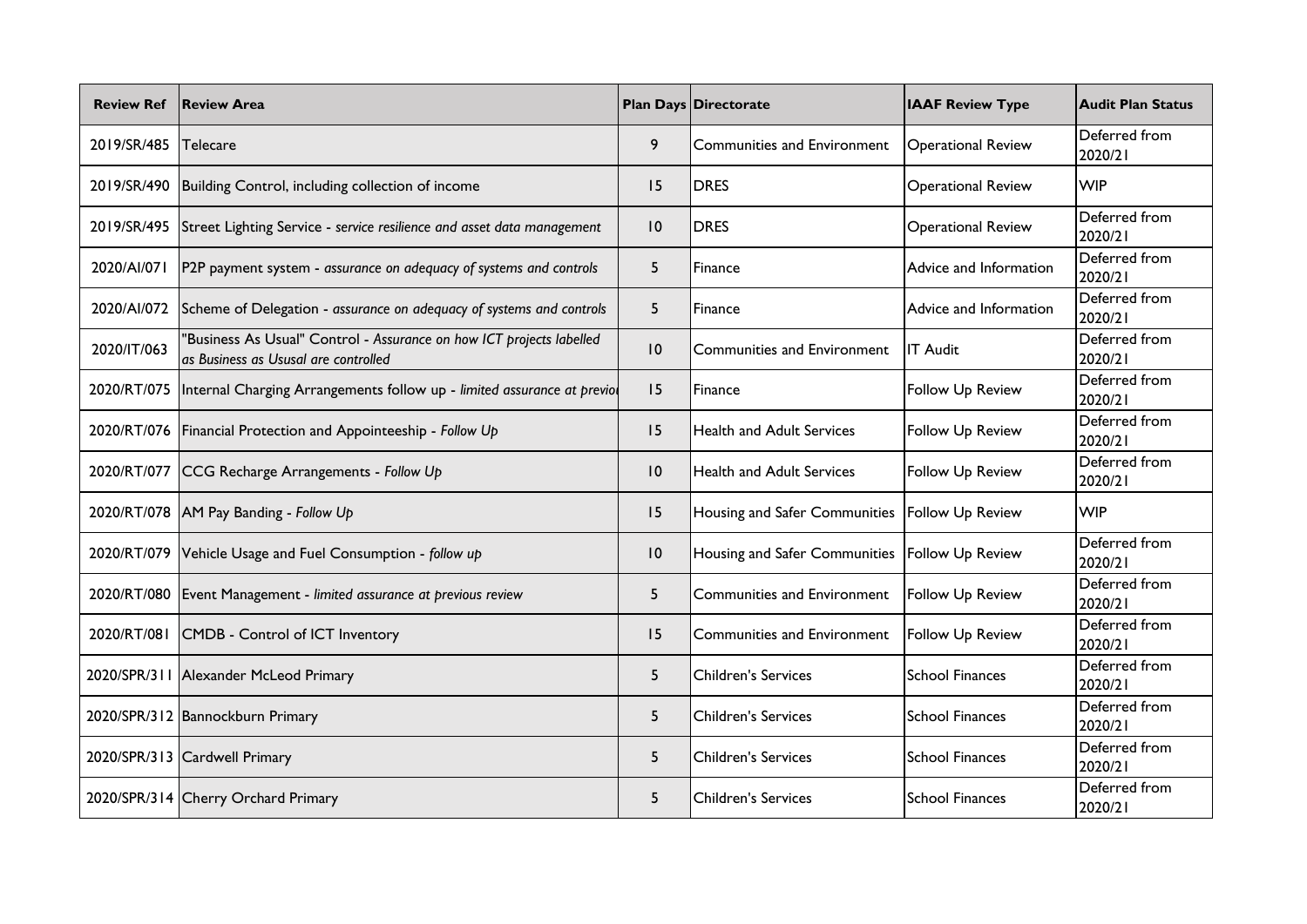| <b>Review Ref</b> | <b>Review Area</b>                                                    |                | <b>Plan Days Directorate</b> | <b>IAAF Review Type</b> | <b>Audit Plan Status</b> |
|-------------------|-----------------------------------------------------------------------|----------------|------------------------------|-------------------------|--------------------------|
|                   | 2020/SPR/315 Eltham Hill Secondary                                    | 5              | <b>Children's Services</b>   | <b>School Finances</b>  | Deferred from<br>2020/21 |
|                   | 2020/SPR/316 Eltham CE Primary                                        | 5              | <b>Children's Services</b>   | <b>School Finances</b>  | Deferred from<br>2020/21 |
|                   | 2020/SPR/317   Fossdene Primary                                       | 5 <sup>5</sup> | <b>Children's Services</b>   | <b>School Finances</b>  | Deferred from<br>2020/21 |
|                   | 2020/SPR/318 Gordon Primary                                           | 5              | <b>Children's Services</b>   | <b>School Finances</b>  | Deferred from<br>2020/21 |
|                   | 2020/SPR/319 Greenslade Primary                                       | 5              | <b>Children's Services</b>   | <b>School Finances</b>  | Deferred from<br>2020/21 |
|                   | 2020/SPR/320 Henwick Primary                                          | 5 <sup>5</sup> | <b>Children's Services</b>   | School Finances         | Deferred from<br>2020/21 |
|                   | 2020/SPR/321   James Wolfe Primary                                    | 5 <sup>5</sup> | <b>Children's Services</b>   | <b>School Finances</b>  | Deferred from<br>2020/21 |
|                   | 2020/SPR/322 Kidbrooke Park Primary                                   | 5              | <b>Children's Services</b>   | <b>School Finances</b>  | Deferred from<br>2020/21 |
|                   | 2020/SPR/323   Kings Oak School Formally Moatbridge Special Secondary | $\overline{2}$ | <b>Children's Services</b>   | <b>School Finances</b>  | Deferred from<br>2020/21 |
|                   | 2020/SPR/324   Morden Mount Primary                                   | 5 <sup>5</sup> | <b>Children's Services</b>   | <b>School Finances</b>  | Deferred from<br>2020/21 |
|                   | 2020/SPR/325 Mulgrave Primary                                         | 5              | <b>Children's Services</b>   | <b>School Finances</b>  | Deferred from<br>2020/21 |
|                   | 2020/SPR/326 Newhaven PRU                                             | 5 <sup>5</sup> | <b>Children's Services</b>   | <b>School Finances</b>  | Deferred from<br>2020/21 |
|                   | 2020/SPR/327 Our Lady of Grace RC Primary                             | 5 <sup>5</sup> | <b>Children's Services</b>   | <b>School Finances</b>  | Deferred from<br>2020/21 |
|                   | 2020/SPR/328 Sherington Primary                                       | 5 <sup>5</sup> | <b>Children's Services</b>   | School Finances         | Deferred from<br>2020/21 |
|                   | 2020/SPR/329 St. Joseph's RC Primary                                  | 5              | <b>Children's Services</b>   | <b>School Finances</b>  | Deferred from<br>2020/21 |
|                   | 2020/SPR/330 St. Margaret Clitherow RC Primary                        | 5              | <b>Children's Services</b>   | <b>School Finances</b>  | Deferred from<br>2020/21 |
|                   | 2020/SPR/331 Waterside Special Primary                                | 5              | <b>Children's Services</b>   | <b>School Finances</b>  | Deferred from<br>2020/21 |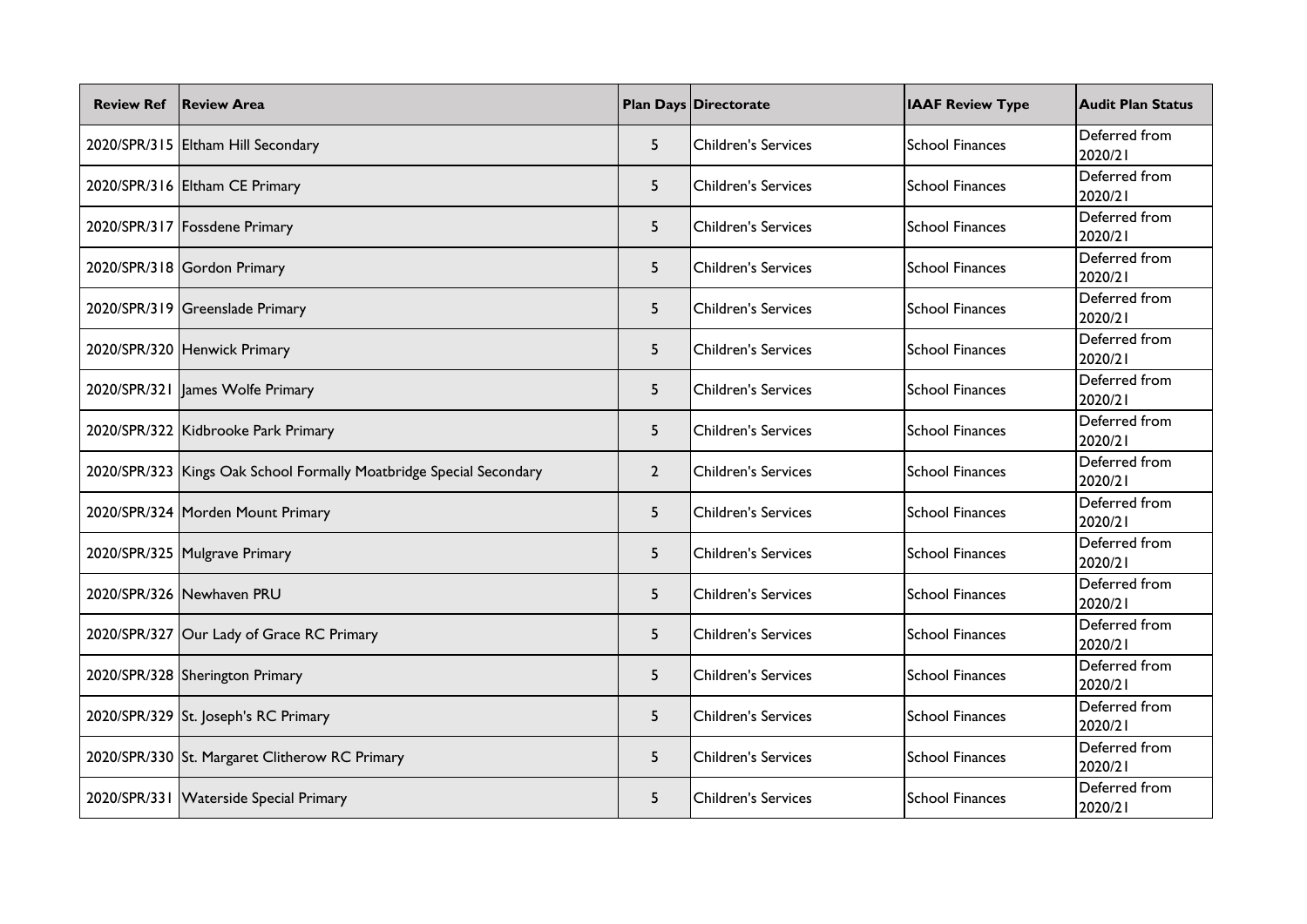| <b>Review Ref</b>       | <b>Review Area</b>                                                                                       |                 | <b>Plan Days Directorate</b>  | <b>IAAF Review Type</b>              | <b>Audit Plan Status</b> |
|-------------------------|----------------------------------------------------------------------------------------------------------|-----------------|-------------------------------|--------------------------------------|--------------------------|
|                         | 2020/SPR/332 Wyborne Primary                                                                             | 5               | <b>Children's Services</b>    | <b>School Finances</b>               | Deferred from<br>2020/21 |
| 2020/SR/501             | Accounts Payable (Creditors)                                                                             | 5               | Finance                       | <b>Material Systems</b><br>Assurance | <b>WIP</b>               |
| 2020/SR/504 Council Tax |                                                                                                          | 5               | Finance                       | <b>Material Systems</b><br>Assurance | <b>WIP</b>               |
| 2020/SR/505             | Council Tax Support / Housing Benefit                                                                    | 15              | Finance                       | <b>Material Systems</b><br>Assurance | <b>WIP</b>               |
| 2020/SR/507             | <b>NNDR</b>                                                                                              | 10              | Finance                       | <b>Material Systems</b><br>Assurance | <b>WIP</b>               |
| 2020/SR/509             | Pension Fund Management                                                                                  | $\overline{10}$ | Finance                       | <b>Material Systems</b><br>Assurance | <b>WIP</b>               |
| 2020/SR/510             | Housing Rents 2020/21                                                                                    | $\overline{10}$ | Housing and Safer Communities | <b>Material Systems</b><br>Assurance | Deferred from<br>2020/21 |
| 2020/SR/511             | School Place Planning - further assurance over decision making, identificat                              | 15              | <b>Children's Services</b>    | <b>Operational Review</b>            | Deferred from<br>2020/21 |
| 2020/SR/512             | SENDIASS - Assurance to be provided of independency and effectiveness                                    | 15              | <b>Children's Services</b>    | <b>Operational Review</b>            | Deferred from<br>2020/21 |
| 2020/SR/513             | Out of Court Disposals - Is the service responding quickly enough, is it ef                              | 15              | <b>Children's Services</b>    | <b>Operational Review</b>            | Deferred from<br>2020/21 |
| 2020/SR/514             | Frameworki Replacement                                                                                   | 10              | <b>Children's Services</b>    | <b>Operational Review</b>            | Deferred from<br>2020/21 |
| 2020/SR/515             | <b>Eltham Crematorium</b>                                                                                | 5               | Communities and Environment   | Annual Certification                 | Deferred from<br>2020/21 |
| 2020/SR/519             | GLL Contract - adequacy of lease agreement, including<br>responsibilities for repairs and maintenance    | $\overline{10}$ | Communities and Environment   | <b>Operational Review</b>            | Deferred from<br>2020/21 |
| 2020/SR/520             | Commercial Waste Collection - review of the new charing regime<br>introduced with the new waste strategy | 15              | Communities and Environment   | <b>Operational Review</b>            | Deferred from<br>2020/21 |
| 2020/SR/521             | Complaints Procedure - corporate review of the adequacy and complaind                                    | $\overline{10}$ | Communities and Environment   | <b>Strategic Review</b>              | <b>WIP</b>               |
| 2020/SR/522             | GDPR Compliance - robustness of the compliance                                                           | 15              | Communities and Environment   | <b>Strategic Review</b>              | Deferred from<br>2020/21 |
| 2020/SR/526             | Housing Allocation - review of the management of applications and<br>monitoring                          | 15              | Housing and Safer Communities | <b>Operational Review</b>            | Deferred from<br>2020/21 |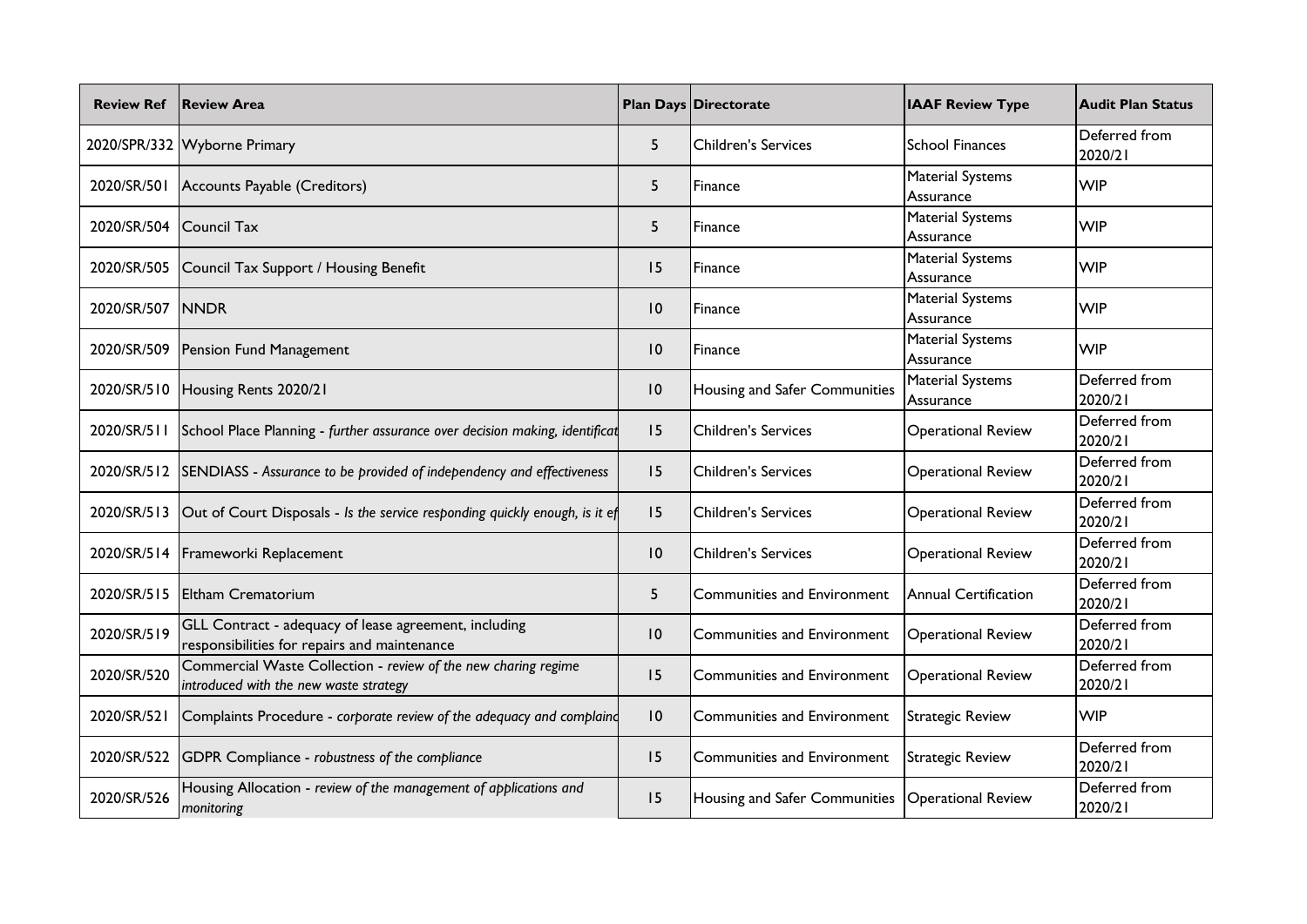| <b>Review Ref</b> | <b>Review Area</b>                                                                            |                 | <b>Plan Days Directorate</b>     | <b>IAAF Review Type</b>   | <b>Audit Plan Status</b>         |
|-------------------|-----------------------------------------------------------------------------------------------|-----------------|----------------------------------|---------------------------|----------------------------------|
| 2020/SR/528       | HAS Debt Recovery - review of the debt recovery procedure for HAS<br>service users            | $\overline{10}$ | <b>Health and Adult Services</b> | <b>Operational Review</b> | Deferred from<br>2020/21         |
| 2020/SR/529       | NRPF - review of current case management                                                      | 15              | <b>Health and Adult Services</b> | <b>Operational Review</b> | Deferred from<br>2020/21         |
| 2020/SR/530       | S106/CIL- timely usage of funds                                                               | $\overline{10}$ | <b>DRES</b>                      | <b>Operational Review</b> | Deferred from<br>2020/21         |
| 2020/SR/531       | E business support programme - review of SLA, programme monitoring<br>and expenditure         | $\overline{10}$ | <b>DRES</b>                      | <b>Operational Review</b> | Deferred from<br>2020/21         |
| 2020/SR/532       | Woolwich Estates project - project management                                                 | $\overline{10}$ | <b>DRES</b>                      | <b>Operational Review</b> | <b>WIP</b>                       |
| 2020/SR/539       | Residential Care Provision - appropriateness of care provision, including<br><b>VFM</b>       | 15              | <b>Health and Adult Services</b> | <b>Operational Review</b> | Deferred from<br>2020/21         |
| 2021/RT/082       | Leaseholder Service Charges - review of the accuracy and correctness<br>of charge calculation | $\overline{10}$ | Housing and Safer Communities    | Follow Up Review          | <b>Planned Review</b><br>2021/22 |
| 2021/RT/083       | <b>Tied Accommodation F/U</b>                                                                 | 5.              | Finance                          | <b>Follow Up Review</b>   | <b>Planned Review</b><br>2021/22 |
|                   | 2021/SPR/333 Boxgrove Primary                                                                 | 5               | <b>Children's Services</b>       | <b>School Finances</b>    | <b>Planned review</b><br>2021/22 |
|                   | 2021/SPR/334 Charlton Manor Primary (including follow up)                                     | 6               | <b>Children's Services</b>       | <b>School Finances</b>    | Planned review<br>2021/22        |
|                   | 2021/SPR/335 Christchurch CE Primary                                                          | 5               | <b>Children's Services</b>       | <b>School Finances</b>    | Planned review<br>2021/22        |
|                   | 2021/SPR/336 Christchurch CE Primary (Shooters Hill)                                          | 5               | <b>Children's Services</b>       | <b>School Finances</b>    | Planned review<br>2021/22        |
|                   | 2021/SPR/337 De Lucy Primary                                                                  | 5               | <b>Children's Services</b>       | <b>School Finances</b>    | Planned review<br>2021/22        |
|                   | 2021/SPR/338 Ealdham Primary                                                                  | 5               | <b>Children's Services</b>       | <b>School Finances</b>    | Planned review<br>2021/22        |
|                   | 2021/SPR/339 Eglinton Primary                                                                 | 5               | <b>Children's Services</b>       | <b>School Finances</b>    | <b>Planned</b> review<br>2021/22 |
|                   | 2021/SPR/340 Gallions Mount Primary                                                           | 5               | <b>Children's Services</b>       | <b>School Finances</b>    | Planned review<br>2021/22        |
|                   | 2021/SPR/343 Hawksmoor Primary                                                                | 5               | <b>Children's Services</b>       | <b>School Finances</b>    | Planned review<br>2021/22        |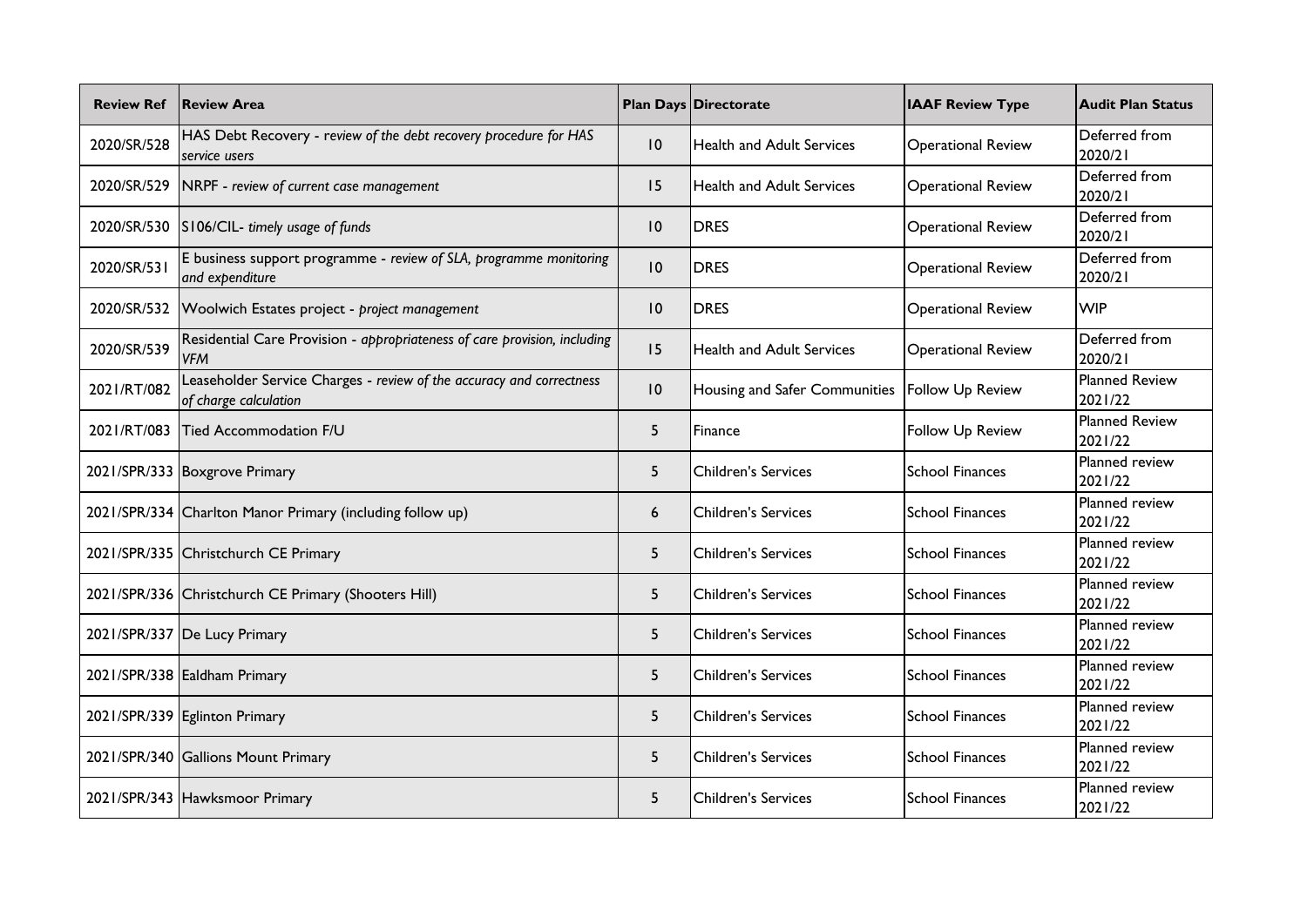| <b>Review Ref</b>   | <b>Review Area</b>                                |                 | <b>Plan Days Directorate</b> | <b>IAAF Review Type</b>              | <b>Audit Plan Status</b>         |
|---------------------|---------------------------------------------------|-----------------|------------------------------|--------------------------------------|----------------------------------|
|                     | 2021/SPR/344 Heronsgate Primary                   | 5 <sup>5</sup>  | <b>Children's Services</b>   | <b>School Finances</b>               | Planned review<br>2021/22        |
|                     | 2021/SPR/345 Holy Family RC Primary               | 5 <sup>5</sup>  | <b>Children's Services</b>   | <b>School Finances</b>               | Planned review<br>2021/22        |
|                     | 2021/SPR/346 Linton Mead Primary                  | 5 <sup>5</sup>  | <b>Children's Services</b>   | <b>School Finances</b>               | Planned review<br>2021/22        |
|                     | 2021/SPR/347 Plumcroft Primary                    | 5 <sup>5</sup>  | <b>Children's Services</b>   | <b>School Finances</b>               | Planned review<br>2021/22        |
|                     | 2021/SPR/348 Pound Park Nursery                   | 5 <sup>5</sup>  | <b>Children's Services</b>   | School Finances                      | Planned review<br>2021/22        |
|                     | 2021/SPR/349 St. Alfege with St. Peter CE Primary | 5               | <b>Children's Services</b>   | <b>School Finances</b>               | Planned review<br>2021/22        |
|                     | 2021/SPR/350 St. Mary Magdalene CE Primary        | 5               | <b>Children's Services</b>   | <b>School Finances</b>               | Planned review<br>2021/22        |
|                     | 2021/SPR/351 St. Patrick's RC Primary             | 5               | <b>Children's Services</b>   | <b>School Finances</b>               | Planned review<br>2021/22        |
|                     | 2021/SR/544 Accounts Payable (Creditors)          | 15              | Finance                      | <b>Material Systems</b><br>Assurance | <b>Planned Review</b><br>2021/22 |
| 2021/SR/545         | Accounts Receivable (Sundry Debtors)              | 15              | Finance                      | <b>Material Systems</b><br>Assurance | <b>Planned Review</b><br>2021/22 |
| 2021/SR/546         | <b>Council Tax</b>                                | 15              | Finance                      | <b>Material Systems</b><br>Assurance | <b>Planned Review</b><br>2021/22 |
| 2021/SR/547         | Council Tax Support / Housing Benefit             | 15              | Finance                      | <b>Material Systems</b><br>Assurance | <b>Planned Review</b><br>2021/22 |
| 2021/SR/548         | Cash Receipting and Banking                       | 5               | Finance                      | <b>Material Systems</b><br>Assurance | <b>Planned Review</b><br>2021/22 |
| 2021/SR/549         | <b>General Ledger</b>                             | 5               | Finance                      | <b>Material Systems</b><br>Assurance | <b>Planned Review</b><br>2021/22 |
| 2021/SR/550 NNDR    |                                                   | 15              | Finance                      | Material Systems<br>Assurance        | <b>Planned Review</b><br>2021/22 |
| 2021/SR/551 Payroll |                                                   | 15              | Finance                      | Material Systems<br>Assurance        | <b>Planned Review</b><br>2021/22 |
|                     | 2021/SR/552 Pension Fund Management               | $\overline{10}$ | Finance                      | <b>Material Systems</b><br>Assurance | <b>Planned Review</b><br>2021/22 |